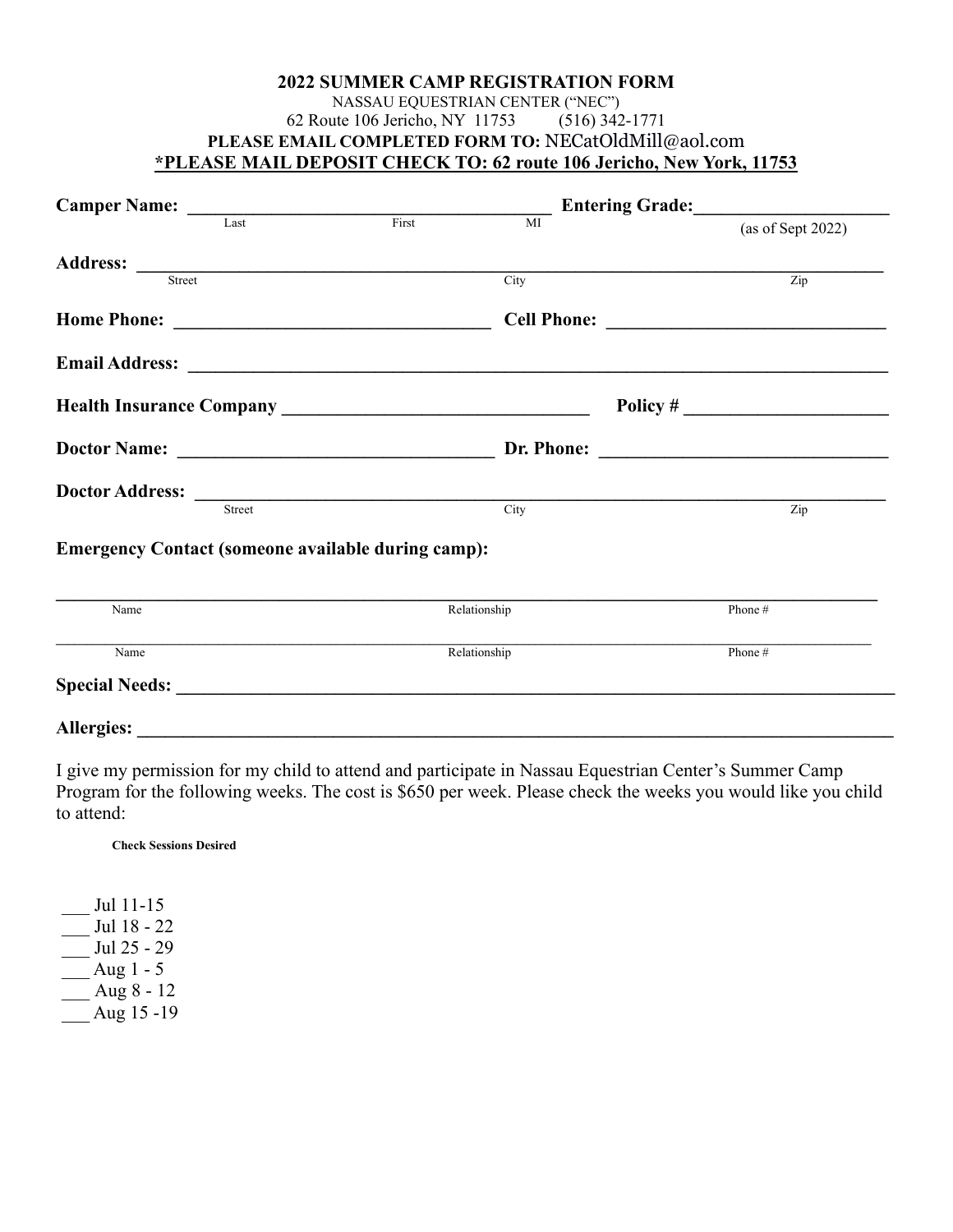I understand that my child must have an ATSM riding helmet, riding boots (or appropriate footwear with a heel), and a pair of full length pants or riding britches in order for them to be able to participate in the horseback riding lesson. By signing this agreement I agree to pay the tuition for each week my child attends. There will be a **non-refundable one week deposit** of \$650 due upon signing of this registration form to secure a spot for my child balance is due first week child attends camp. I have completed and signed a separate riding agreement that describes the possibility of serious injury which may result from your child's participation in this summer camp program and that Nassau Equestrian Center does not guarantee you child's safety.

**\_\_\_\_\_\_\_\_\_\_\_\_\_\_\_\_\_\_\_\_\_\_\_\_\_\_\_\_\_\_\_\_\_\_\_\_\_\_\_\_\_\_\_\_\_\_\_\_\_\_\_\_\_\_\_\_\_\_\_\_\_\_\_\_\_\_\_\_\_\_\_\_** Parent Signature Date and Separate Separate Separate Separate Separate Separate Separate Separate Separate Separate Separate Separate Separate Separate Separate Separate Separate Separate Separate Separate Separate Separat